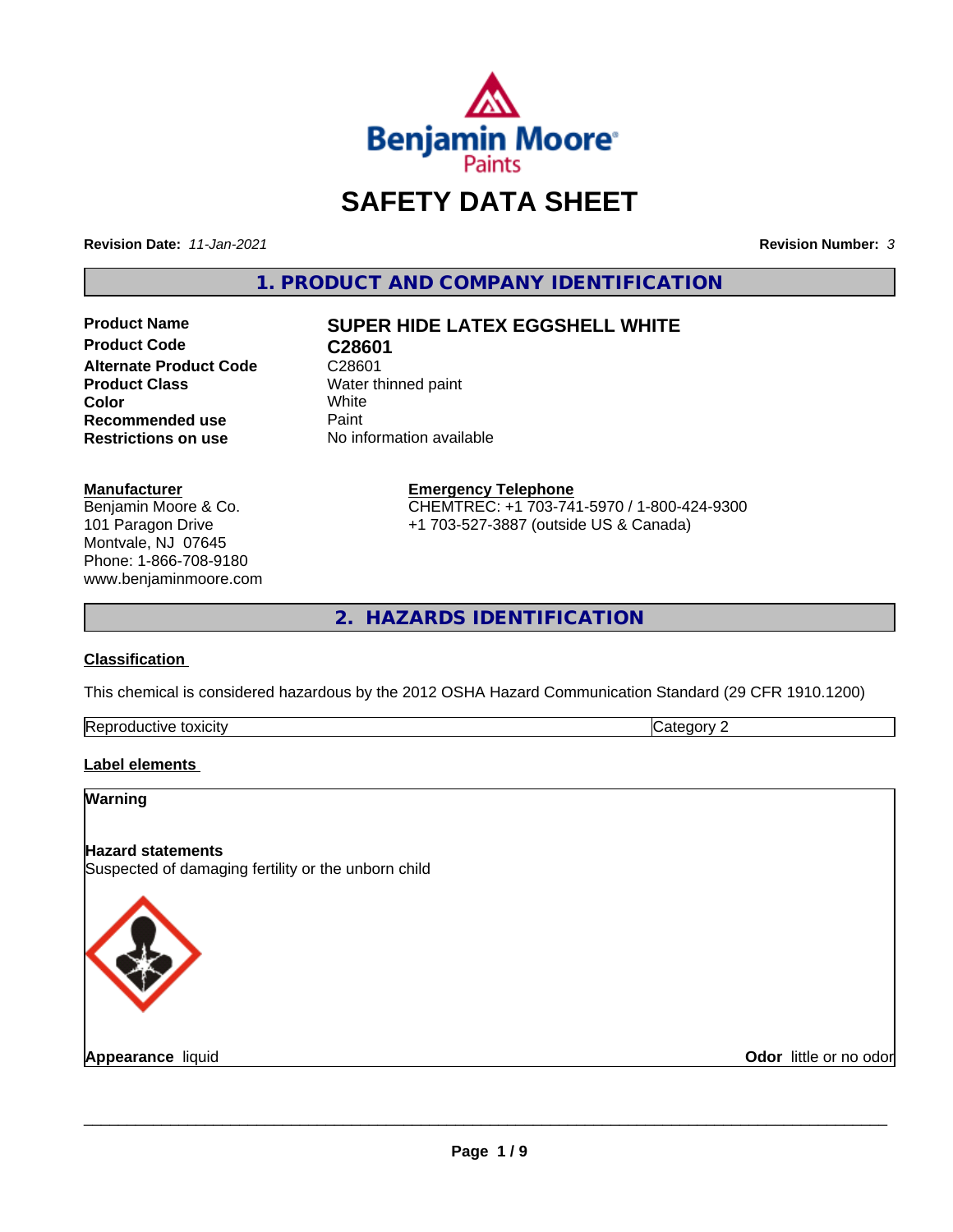#### **Precautionary Statements - Prevention**

Obtain special instructions before use Do not handle until all safety precautions have been read and understood Use personal protective equipment as required

#### **Precautionary Statements - Response**

IF exposed or concerned: Get medical advice/attention

#### **Precautionary Statements - Storage**

Store locked up

#### **Precautionary Statements - Disposal**

Dispose of contents/container to an approved waste disposal plant

#### **Hazards not otherwise classified (HNOC)**

Not applicable

#### **Other information**

No information available

 **WARNING:** This product contains isothiazolinone compounds at levels of <0.1%. These substances are biocides commonly found in most paints and a variety of personal care products as a preservative. Certain individuals may be sensitive or allergic to these substances, even at low levels.

#### **3. COMPOSITION INFORMATION ON COMPONENTS**

| <b>Chemical name</b>                                                         | <b>CAS No.</b> | Weight-%    |
|------------------------------------------------------------------------------|----------------|-------------|
| Titanium dioxide                                                             | 13463-67-7     | $10 - 15$   |
| Limestone                                                                    | 1317-65-3      | $5 - 10$    |
| Kaolin, calcined                                                             | 92704-41-1     | l - 5       |
| Silica amorphous                                                             | 7631-86-9      | l - 5       |
| Propanoic acid, 2-methyl-, monoester with<br>2,2,4-trimethyl-1,3-pentanediol | 25265-77-4     | 1 - 5       |
| Propylene glycol                                                             | 57-55-6        | 1 - 5       |
| Ammonia                                                                      | 7664-41-7      | $0.1 - 0.5$ |
| Trimethylolpropane                                                           | 77-99-6        | $0.1 - 0.5$ |

|                       | 4. FIRST AID MEASURES                                                                                    |
|-----------------------|----------------------------------------------------------------------------------------------------------|
| <b>General Advice</b> | No hazards which require special first aid measures.                                                     |
| <b>Eye Contact</b>    | Rinse thoroughly with plenty of water for at least 15 minutes and consult a<br>physician.                |
| <b>Skin Contact</b>   | Wash off immediately with soap and plenty of water while removing all<br>contaminated clothes and shoes. |
| <b>Inhalation</b>     | Move to fresh air. If symptoms persist, call a physician.                                                |
| Ingestion             | Clean mouth with water and afterwards drink plenty of water. Consult a physician<br>if necessary.        |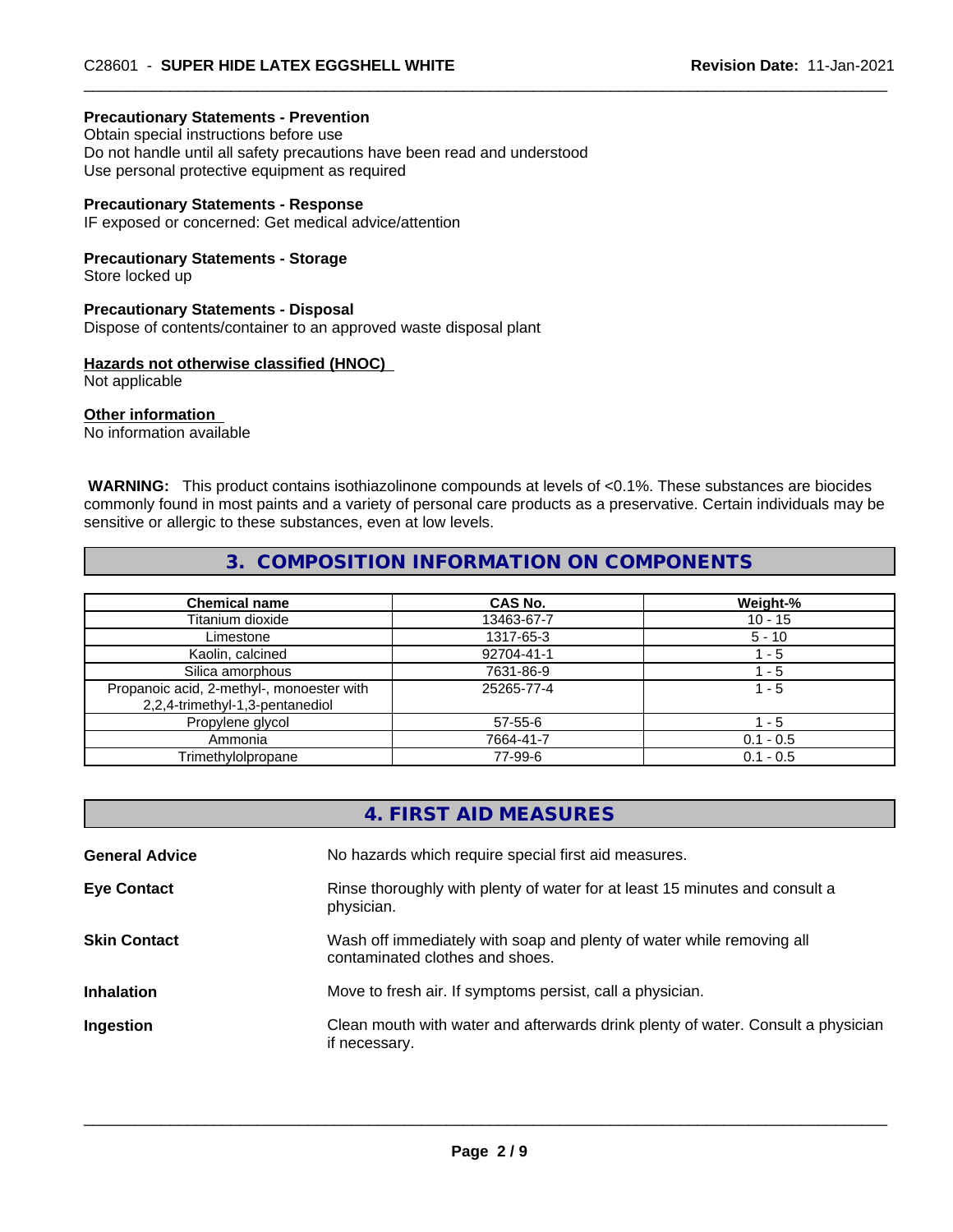| <b>Most Important</b><br><b>Symptoms/Effects</b>                                                  | None known.            |                                                                                                                                              |                                                                                                            |
|---------------------------------------------------------------------------------------------------|------------------------|----------------------------------------------------------------------------------------------------------------------------------------------|------------------------------------------------------------------------------------------------------------|
| <b>Notes To Physician</b>                                                                         | Treat symptomatically. |                                                                                                                                              |                                                                                                            |
|                                                                                                   |                        | 5. FIRE-FIGHTING MEASURES                                                                                                                    |                                                                                                            |
| <b>Suitable Extinguishing Media</b>                                                               |                        |                                                                                                                                              | Use extinguishing measures that are appropriate to local<br>circumstances and the surrounding environment. |
| Protective equipment and precautions for firefighters                                             |                        | As in any fire, wear self-contained breathing apparatus<br>pressure-demand, MSHA/NIOSH (approved or equivalent)<br>and full protective gear. |                                                                                                            |
| <b>Specific Hazards Arising From The Chemical</b>                                                 |                        | Closed containers may rupture if exposed to fire or<br>extreme heat.                                                                         |                                                                                                            |
| <b>Sensitivity to mechanical impact</b>                                                           |                        | No                                                                                                                                           |                                                                                                            |
| Sensitivity to static discharge                                                                   |                        | No                                                                                                                                           |                                                                                                            |
| <b>Flash Point Data</b><br>Flash point (°F)<br>Flash Point (°C)<br><b>Method</b>                  |                        | Not applicable<br>Not applicable<br>Not applicable                                                                                           |                                                                                                            |
| <b>Flammability Limits In Air</b>                                                                 |                        |                                                                                                                                              |                                                                                                            |
| Lower flammability limit:<br><b>Upper flammability limit:</b>                                     |                        | Not applicable<br>Not applicable                                                                                                             |                                                                                                            |
| <b>NFPA</b><br>Health: 2                                                                          | Flammability: 0        | Instability: 0                                                                                                                               | Special: Not Applicable                                                                                    |
| <b>NFPA Legend</b><br>0 - Not Hazardous<br>1 - Slightly<br>2 - Moderate<br>3 - High<br>4 - Severe |                        |                                                                                                                                              |                                                                                                            |

*The ratings assigned are only suggested ratings, the contractor/employer has ultimate responsibilities for NFPA ratings where this system is used.*

*Additional information regarding the NFPA rating system is available from the National Fire Protection Agency (NFPA) at www.nfpa.org.*

#### **6. ACCIDENTAL RELEASE MEASURES**

| <b>Personal Precautions</b>      | Avoid contact with skin, eyes and clothing. Ensure adequate ventilation.                             |
|----------------------------------|------------------------------------------------------------------------------------------------------|
| <b>Other Information</b>         | Prevent further leakage or spillage if safe to do so.                                                |
| <b>Environmental precautions</b> | See Section 12 for additional Ecological Information.                                                |
| <b>Methods for Cleaning Up</b>   | Soak up with inert absorbent material. Sweep up and shovel into suitable<br>containers for disposal. |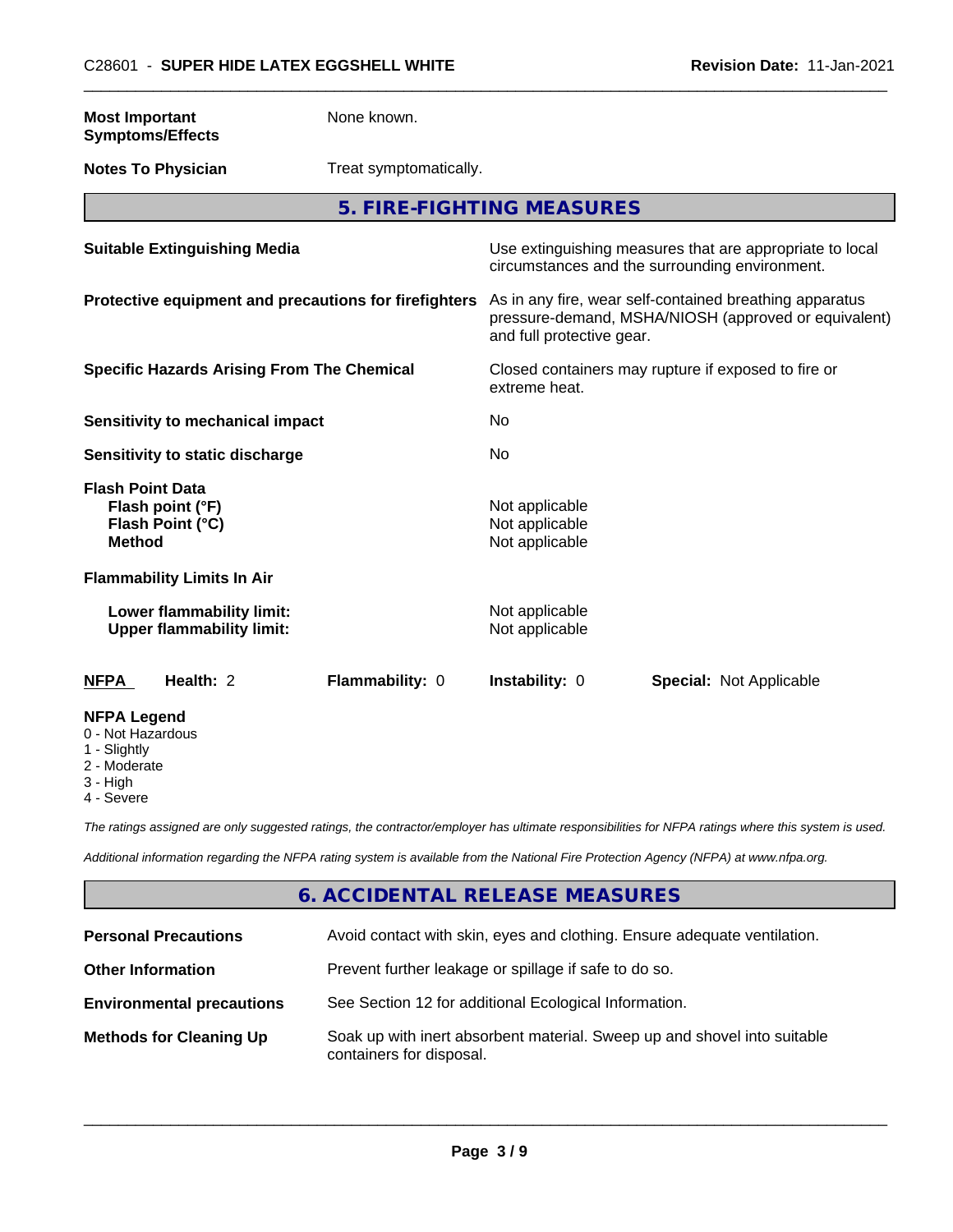|                               | 7. HANDLING AND STORAGE                                                                                                                                                          |
|-------------------------------|----------------------------------------------------------------------------------------------------------------------------------------------------------------------------------|
| <b>Handling</b>               | Avoid contact with skin, eyes and clothing. Avoid breathing vapors, spray mists or<br>sanding dust. In case of insufficient ventilation, wear suitable respiratory<br>equipment. |
| <b>Storage</b>                | Keep container tightly closed. Keep out of the reach of children.                                                                                                                |
| <b>Incompatible Materials</b> | No information available                                                                                                                                                         |
|                               |                                                                                                                                                                                  |

## **8. EXPOSURE CONTROLS/PERSONAL PROTECTION**

#### **Exposure Limits**

| <b>Chemical name</b> | <b>ACGIH TLV</b>            | <b>OSHA PEL</b>                                        |
|----------------------|-----------------------------|--------------------------------------------------------|
| Titanium dioxide     | TWA: $10 \text{ mg/m}^3$    | 15 mg/m $3$ - TWA                                      |
| Limestone            | N/E                         | 15 mg/m <sup>3</sup> - TWA<br>$5 \text{ mg/m}^3$ - TWA |
| Silica amorphous     | N/E                         | 20 mppcf - TWA                                         |
| Ammonia              | STEL: 35 ppm<br>TWA: 25 ppm | 50 ppm - TWA<br>$35 \text{ mg/m}^3$ - TWA              |

#### **Legend**

ACGIH - American Conference of Governmental Industrial Hygienists Exposure Limits OSHA - Occupational Safety & Health Administration Exposure Limits N/E - Not Established

| <b>Engineering Measures</b>          | Ensure adequate ventilation, especially in confined areas.                                                                          |
|--------------------------------------|-------------------------------------------------------------------------------------------------------------------------------------|
| <b>Personal Protective Equipment</b> |                                                                                                                                     |
| <b>Eye/Face Protection</b>           | Safety glasses with side-shields.                                                                                                   |
| <b>Skin Protection</b>               | Protective gloves and impervious clothing.                                                                                          |
| <b>Respiratory Protection</b>        | In case of insufficient ventilation wear suitable respiratory equipment.                                                            |
| <b>Hygiene Measures</b>              | Avoid contact with skin, eyes and clothing. Remove and wash contaminated<br>clothing before re-use. Wash thoroughly after handling. |

#### **9. PHYSICAL AND CHEMICAL PROPERTIES**

| No information available<br>рH<br>No information available<br><b>Viscosity (cps)</b><br>No information available<br>Solubility(ies)<br><b>Water solubility</b><br>No information available<br>No information available<br><b>Evaporation Rate</b><br>No information available<br>Vapor pressure<br>Vapor density<br>No information available<br>Wt. % Solids<br>$40 - 50$<br>$30 - 40$<br>Vol. % Solids | Appearance<br>Odor<br><b>Odor Threshold</b><br>Density (Ibs/gal)<br><b>Specific Gravity</b> | liquid<br>little or no odor<br>No information available<br>$10.2 - 10.7$<br>$1.22 - 1.27$ |  |
|---------------------------------------------------------------------------------------------------------------------------------------------------------------------------------------------------------------------------------------------------------------------------------------------------------------------------------------------------------------------------------------------------------|---------------------------------------------------------------------------------------------|-------------------------------------------------------------------------------------------|--|
|---------------------------------------------------------------------------------------------------------------------------------------------------------------------------------------------------------------------------------------------------------------------------------------------------------------------------------------------------------------------------------------------------------|---------------------------------------------------------------------------------------------|-------------------------------------------------------------------------------------------|--|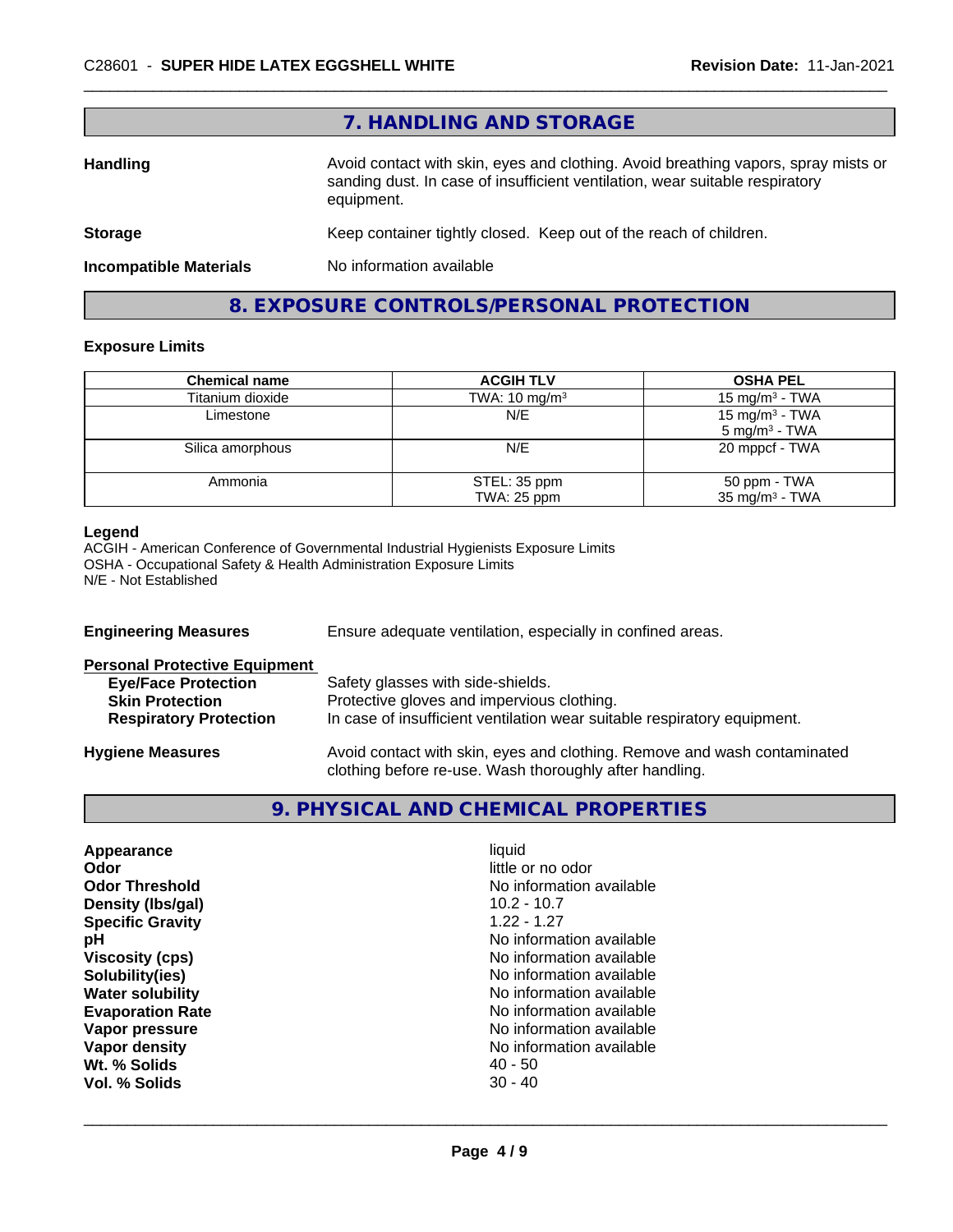| Wt. % Volatiles                      | $50 - 60$                |
|--------------------------------------|--------------------------|
| Vol. % Volatiles                     | $60 - 70$                |
| VOC Regulatory Limit (g/L)           | < 100                    |
| <b>Boiling Point (°F)</b>            | 212                      |
| <b>Boiling Point (°C)</b>            | 100                      |
| Freezing point (°F)                  | 32                       |
| <b>Freezing Point (°C)</b>           | 0                        |
| Flash point (°F)                     | Not applicable           |
| Flash Point (°C)                     | Not applicable           |
| <b>Method</b>                        | Not applicable           |
| Flammability (solid, gas)            | Not applicable           |
| <b>Upper flammability limit:</b>     | Not applicable           |
| Lower flammability limit:            | Not applicable           |
| <b>Autoignition Temperature (°F)</b> | No information available |
| <b>Autoignition Temperature (°C)</b> | No information available |
| Decomposition Temperature (°F)       | No information available |
| Decomposition Temperature (°C)       | No information available |
| <b>Partition coefficient</b>         | No information available |

## **10. STABILITY AND REACTIVITY**

| <b>Reactivity</b>                       | Not Applicable                           |
|-----------------------------------------|------------------------------------------|
| <b>Chemical Stability</b>               | Stable under normal conditions.          |
| <b>Conditions to avoid</b>              | Prevent from freezing.                   |
| <b>Incompatible Materials</b>           | No materials to be especially mentioned. |
| <b>Hazardous Decomposition Products</b> | None under normal use.                   |
| Possibility of hazardous reactions      | None under normal conditions of use.     |

**11. TOXICOLOGICAL INFORMATION**

| Information on likely routes of exposure<br>Eye contact, skin contact and inhalation.<br>No information available<br>Symptoms related to the physical, chemical and toxicological characteristics<br>No information available<br>Delayed and immediate effects as well as chronic effects from short and long-term exposure<br>May cause slight irritation.<br>Substance may cause slight skin irritation. Prolonged or repeated contact may dry<br>skin and cause irritation. | <b>Product Information</b>          |  |
|--------------------------------------------------------------------------------------------------------------------------------------------------------------------------------------------------------------------------------------------------------------------------------------------------------------------------------------------------------------------------------------------------------------------------------------------------------------------------------|-------------------------------------|--|
|                                                                                                                                                                                                                                                                                                                                                                                                                                                                                |                                     |  |
|                                                                                                                                                                                                                                                                                                                                                                                                                                                                                | <b>Principal Routes of Exposure</b> |  |
|                                                                                                                                                                                                                                                                                                                                                                                                                                                                                | <b>Acute Toxicity</b>               |  |
|                                                                                                                                                                                                                                                                                                                                                                                                                                                                                | <b>Product Information</b>          |  |
|                                                                                                                                                                                                                                                                                                                                                                                                                                                                                |                                     |  |
|                                                                                                                                                                                                                                                                                                                                                                                                                                                                                | <b>Symptoms</b>                     |  |
|                                                                                                                                                                                                                                                                                                                                                                                                                                                                                |                                     |  |
|                                                                                                                                                                                                                                                                                                                                                                                                                                                                                | Eye contact<br><b>Skin contact</b>  |  |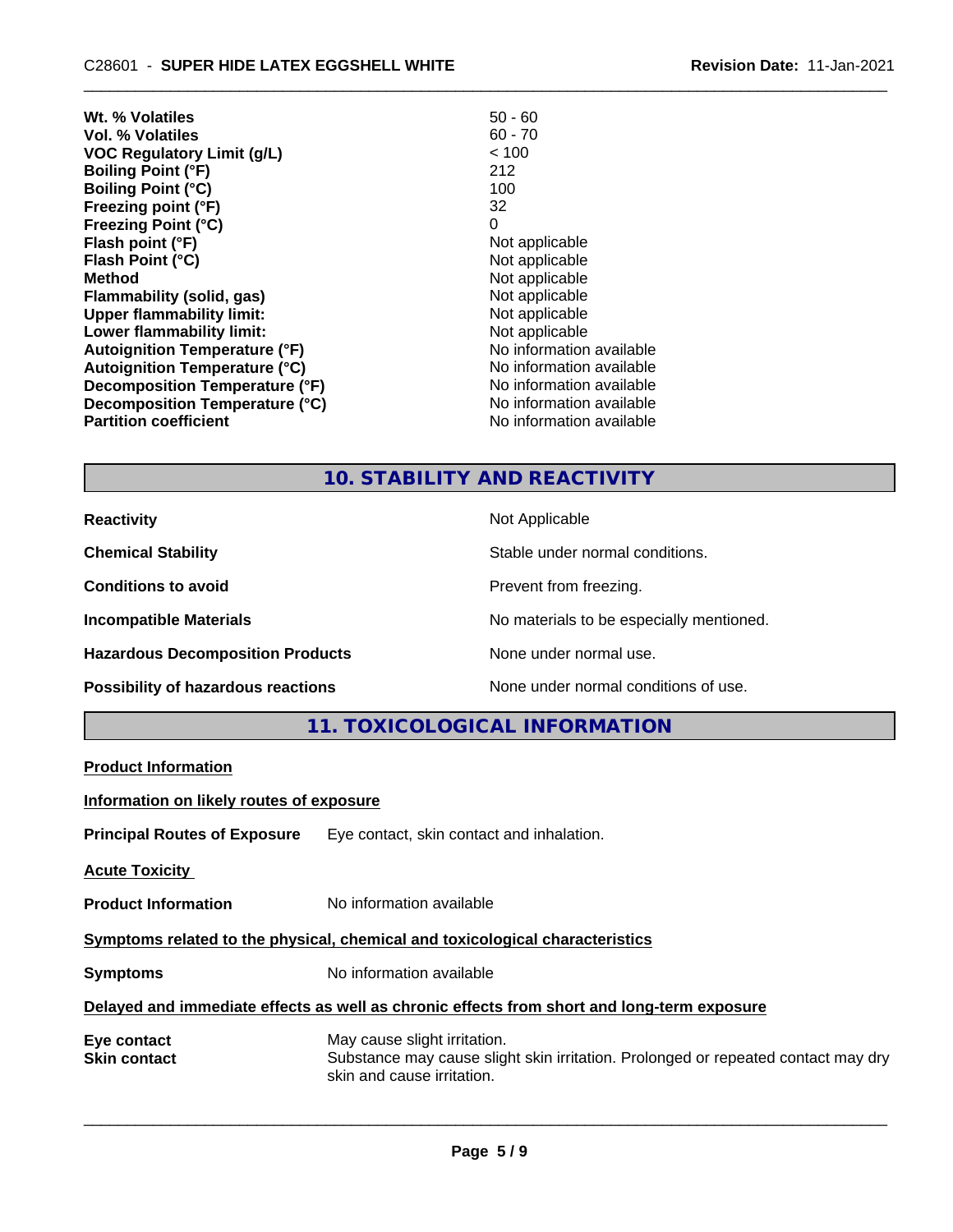| <b>Inhalation</b>               | May cause irritation of respiratory tract.                                      |
|---------------------------------|---------------------------------------------------------------------------------|
| Ingestion                       | Ingestion may cause gastrointestinal irritation, nausea, vomiting and diarrhea. |
| <b>Sensitization</b>            | No information available                                                        |
| <b>Neurological Effects</b>     | No information available.                                                       |
| <b>Mutagenic Effects</b>        | No information available.                                                       |
| <b>Reproductive Effects</b>     | Possible risk of impaired fertility. Possible risk of harm to the unborn child. |
| <b>Developmental Effects</b>    | No information available.                                                       |
| <b>Target organ effects</b>     | No information available.                                                       |
| <b>STOT - single exposure</b>   | No information available.                                                       |
| <b>STOT - repeated exposure</b> | No information available.                                                       |
| Other adverse effects           | No information available.                                                       |
| <b>Aspiration Hazard</b>        | No information available                                                        |

#### **Numerical measures of toxicity**

#### **The following values are calculated based on chapter 3.1 of the GHS document**

| ATEmix (oral)                                   | 47522 mg/kg |
|-------------------------------------------------|-------------|
| <b>ATEmix (dermal)</b>                          | 78755 mg/kg |
| <b>ATEmix (inhalation-dust/mist)</b> 377.6 mg/L |             |

#### **Component Information**

| Chemical name                                                                                 | Oral LD50                                      | Dermal LD50              | <b>Inhalation LC50</b>  |
|-----------------------------------------------------------------------------------------------|------------------------------------------------|--------------------------|-------------------------|
| Titanium dioxide<br>13463-67-7                                                                | $> 10000$ mg/kg (Rat)                          | $\overline{\phantom{a}}$ |                         |
| Kaolin, calcined<br>92704-41-1                                                                | $>$ 2000 mg/kg (Rat)                           |                          |                         |
| Silica amorphous<br>7631-86-9                                                                 | $= 7900$ mg/kg (Rat)                           | $>$ 2000 mg/kg (Rabbit)  | $> 2.2$ mg/L (Rat) 1 h  |
| Propanoic acid, 2-methyl-,<br>monoester with<br>2,2,4-trimethyl-1,3-pentanediol<br>25265-77-4 | $=$ 3200 mg/kg (Rat)                           | $> 15200$ mg/kg (Rat)    | -                       |
| Propylene glycol<br>$57 - 55 - 6$                                                             | $= 20$ g/kg (Rat)                              | $= 20800$ mg/kg (Rabbit) |                         |
| Ammonia<br>7664-41-7                                                                          | $=$ 350 mg/kg (Rat)                            |                          | $= 2000$ ppm (Rat) 4 h  |
| Trimethylolpropane<br>77-99-6                                                                 | $= 14100$ mg/kg (Rat)<br>$= 14000$ mg/kg (Rat) |                          | $> 0.29$ mg/L (Rat) 4 h |

#### **Chronic Toxicity**

#### **Carcinogenicity**

*The information below indicateswhether each agency has listed any ingredient as a carcinogen:.*

| <b>Chemical name</b>           | <b>IARC</b>                    | <b>NTP</b> | OSHA        |
|--------------------------------|--------------------------------|------------|-------------|
|                                | .<br>2B<br>⊧ Human<br>Possible |            | Listed<br>. |
| .<br>dioxide<br><b>itanium</b> | Carcinogen                     |            |             |

• Although IARC has classified titanium dioxide as possibly carcinogenic to humans (2B), their summary concludes: "No significant exposure to titanium dioxide is thought to occur during the use of products in which titanium dioxide is bound to other materials, such as paint."

#### **Legend**

IARC - International Agency for Research on Cancer NTP - National Toxicity Program OSHA - Occupational Safety & Health Administration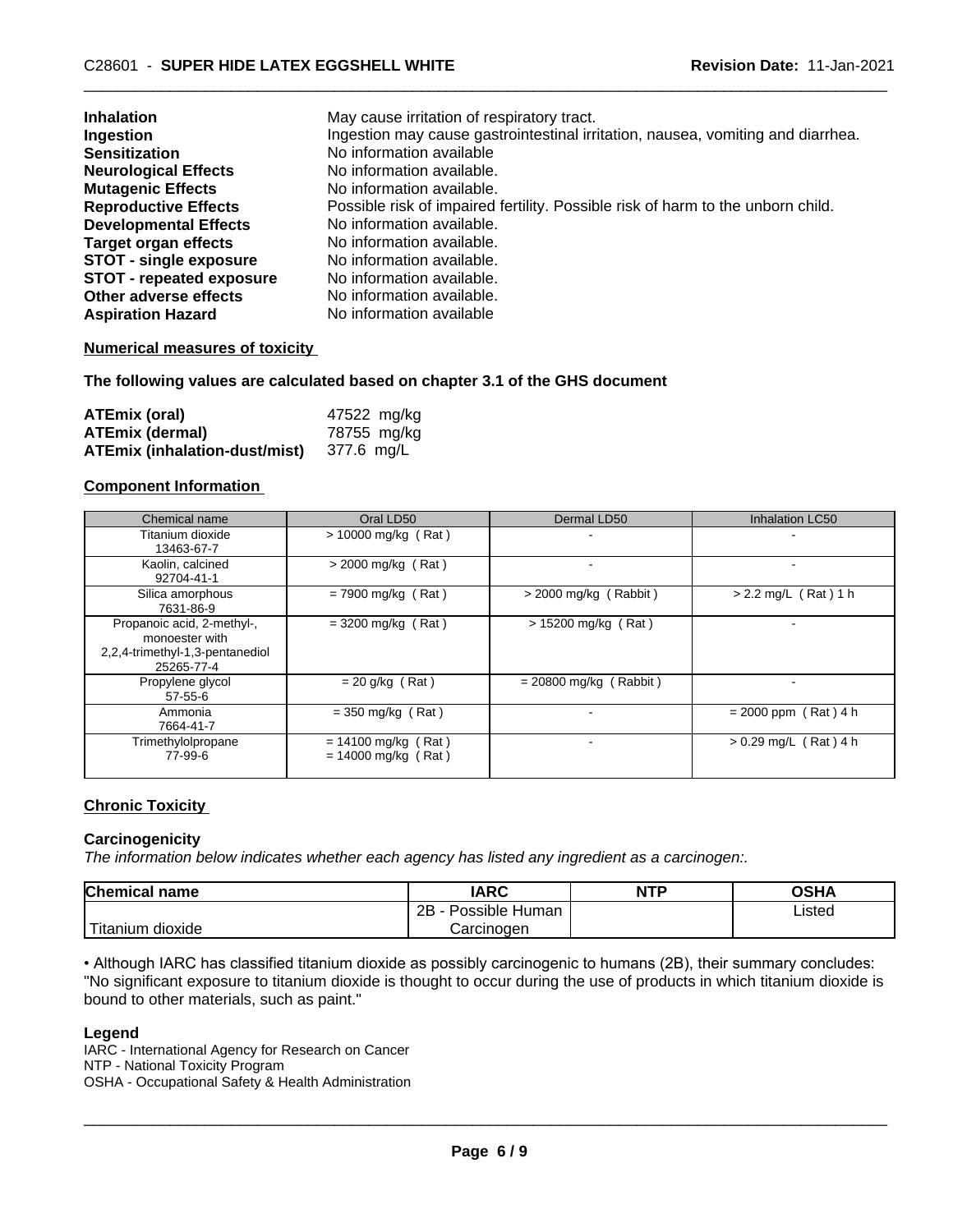#### **12. ECOLOGICAL INFORMATION**

#### **Ecotoxicity Effects**

The environmental impact of this product has not been fully investigated.

#### **Product Information**

#### **Acute Toxicity to Fish**

No information available

#### **Acute Toxicity to Aquatic Invertebrates**

No information available

#### **Acute Toxicity to Aquatic Plants**

No information available

#### **Persistence / Degradability**

No information available.

#### **Bioaccumulation**

There is no data for this product.

#### **Mobility in Environmental Media**

No information available.

#### **Ozone**

No information available

#### **Component Information**

#### **Acute Toxicity to Fish**

Titanium dioxide  $LC50:$  > 1000 mg/L (Fathead Minnow - 96 hr.) Propylene glycol LC50: 710 mg/L (Fathead Minnow - 96 hr.)

#### **Acute Toxicity to Aquatic Invertebrates**

Propylene glycol EC50: > 10000 mg/L (Daphnia magna - 24 hr.)

#### **Acute Toxicity to Aquatic Plants**

No information available

#### **13. DISPOSAL CONSIDERATIONS**

**Waste Disposal Method** Dispose of in accordance with federal, state, and local regulations. Local requirements may vary, consult your sanitation department or state-designated environmental protection agency for more disposal options.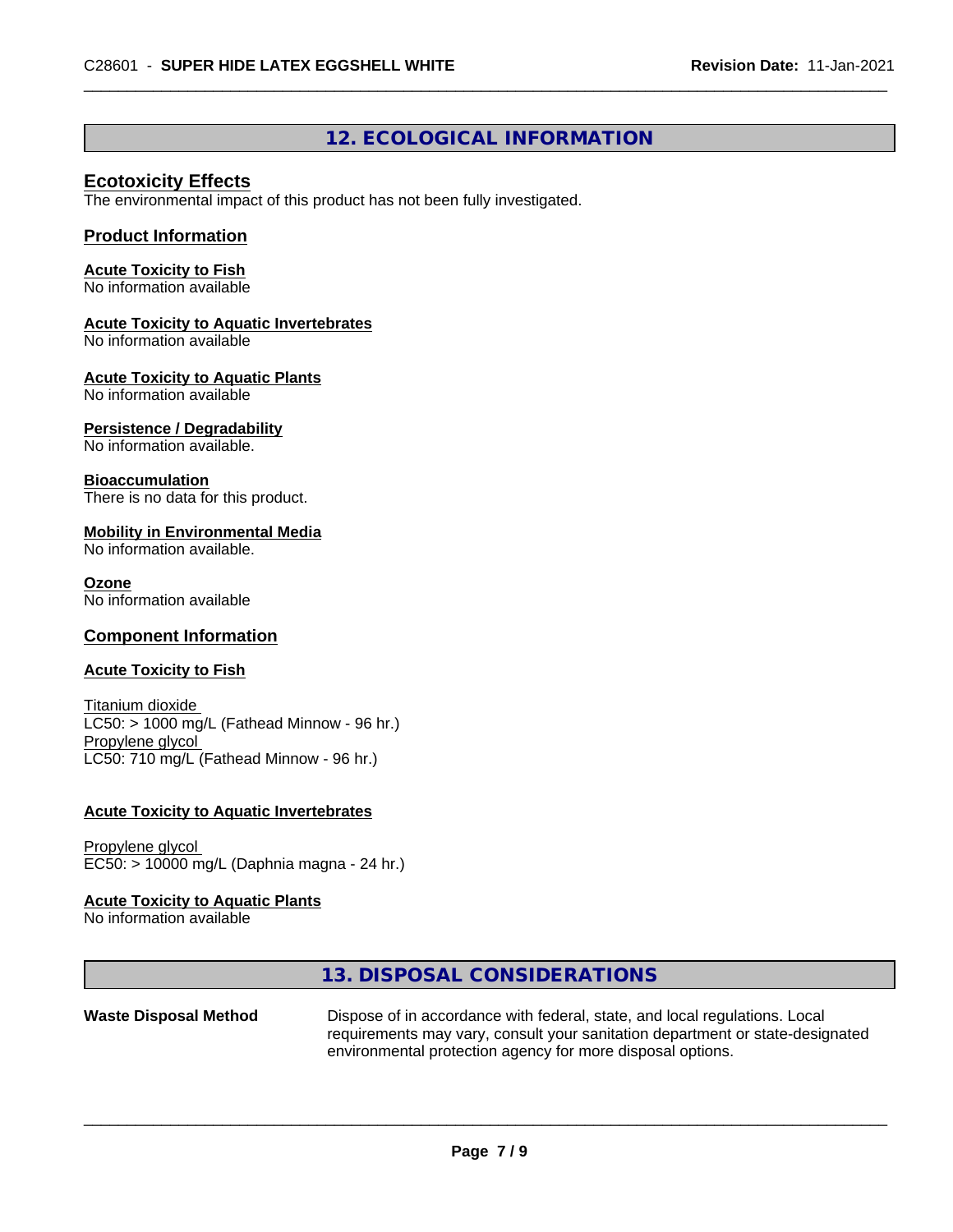|             | 14. TRANSPORT INFORMATION         |
|-------------|-----------------------------------|
| DOT         | Not regulated                     |
| ICAO / IATA | Not regulated                     |
| IMDG / IMO  | Not regulated                     |
|             | <b>15. REGULATORY INFORMATION</b> |

#### **International Inventories**

| <b>TSCA: United States</b> | Yes - All components are listed or exempt. |
|----------------------------|--------------------------------------------|
| <b>DSL: Canada</b>         | Yes - All components are listed or exempt. |

#### **Federal Regulations**

| SARA 311/312 hazardous categorization |  |
|---------------------------------------|--|
|---------------------------------------|--|

| Acute health hazard               | Nο  |
|-----------------------------------|-----|
| Chronic Health Hazard             | Yes |
| Fire hazard                       | N٥  |
| Sudden release of pressure hazard | Nο  |
| Reactive Hazard                   | N٥  |

#### **SARA 313**

Section 313 of Title III of the Superfund Amendments and Reauthorization Act of 1986 (SARA). This product contains a chemical or chemicals which are subject to the reporting requirements of the Act and Title 40 of the Code of Federal Regulations, Part 372:

*None*

**Clean Air Act,Section 112 Hazardous Air Pollutants (HAPs) (see 40 CFR 61)**

This product contains the following HAPs:

*None*

#### **US State Regulations**

#### **California Proposition 65**

**A** WARNING: Cancer and Reproductive Harm– www.P65warnings.ca.gov

#### **State Right-to-Know**

| <b>Chemical name</b> | <b>Massachusetts</b> | <b>New Jersey</b> | Pennsylvania |
|----------------------|----------------------|-------------------|--------------|
| Titanium dioxide     |                      |                   |              |
| Limestone            |                      |                   |              |
| Silica amorphous     |                      |                   |              |